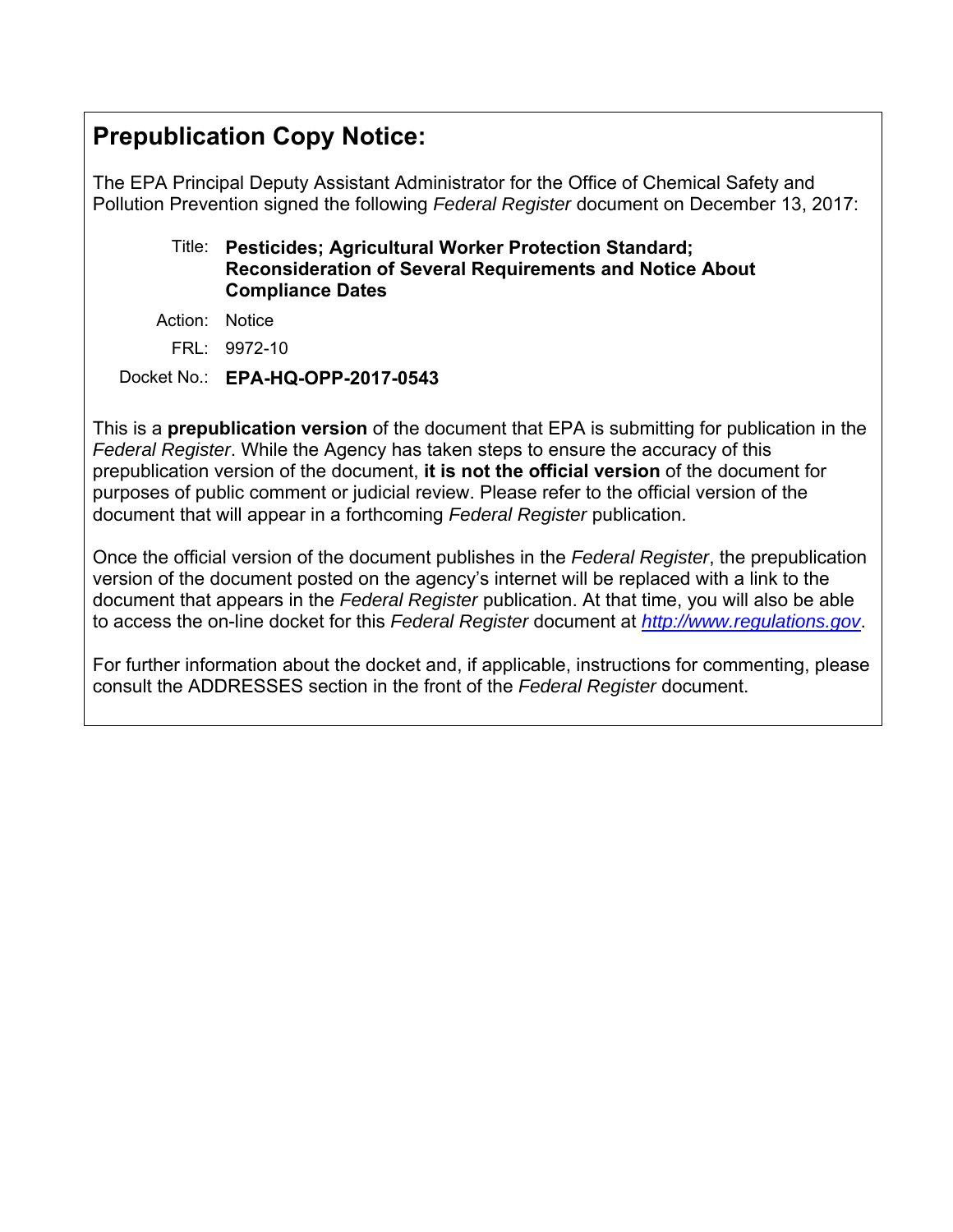#### BILLING CODE 6560-50-P

# **ENVIRONMENTAL PROTECTION AGENCY [EPA-HQ-OPP-2017-0543; FRL-9972-10] RINs 2070-AK40 and 2070-AK43 Pesticides; Agricultural Worker Protection Standard; Reconsideration of Several Requirements and Notice About Compliance Dates**

**AGENCY:** Environmental Protection Agency (EPA).

**ACTION:** Notice.

**SUMMARY:** EPA is providing notice to the public that it has initiated a rulemaking process to revise certain requirements in the Agricultural Worker Protection Standard. EPA expects to publish a Notice of Proposed Rulemaking in FY 2018 to solicit public input on proposed revisions to the WPS requirements for minimum age, designated representative, and application exclusion zone.

**DATES:** EPA is also announcing that the compliance dates in the revised WPS published on November 2, 2015 (80 FR 67496) (FRL-9931-81) remain in effect and that the Agency does not intend to extend them.

**FOR FURTHER INFORMATION CONTACT:** Kevin Keaney, Field and External Affairs Division (7506P), Office of Pesticide Programs, Environmental Protection Agency, 1200 Pennsylvania Ave. NW., Washington, DC 20460-0001; telephone number: (703) 305-5557; email address: *keaney.kevin@epa.gov*.

#### **SUPPLEMENTARY INFORMATION:**

**I. General Information**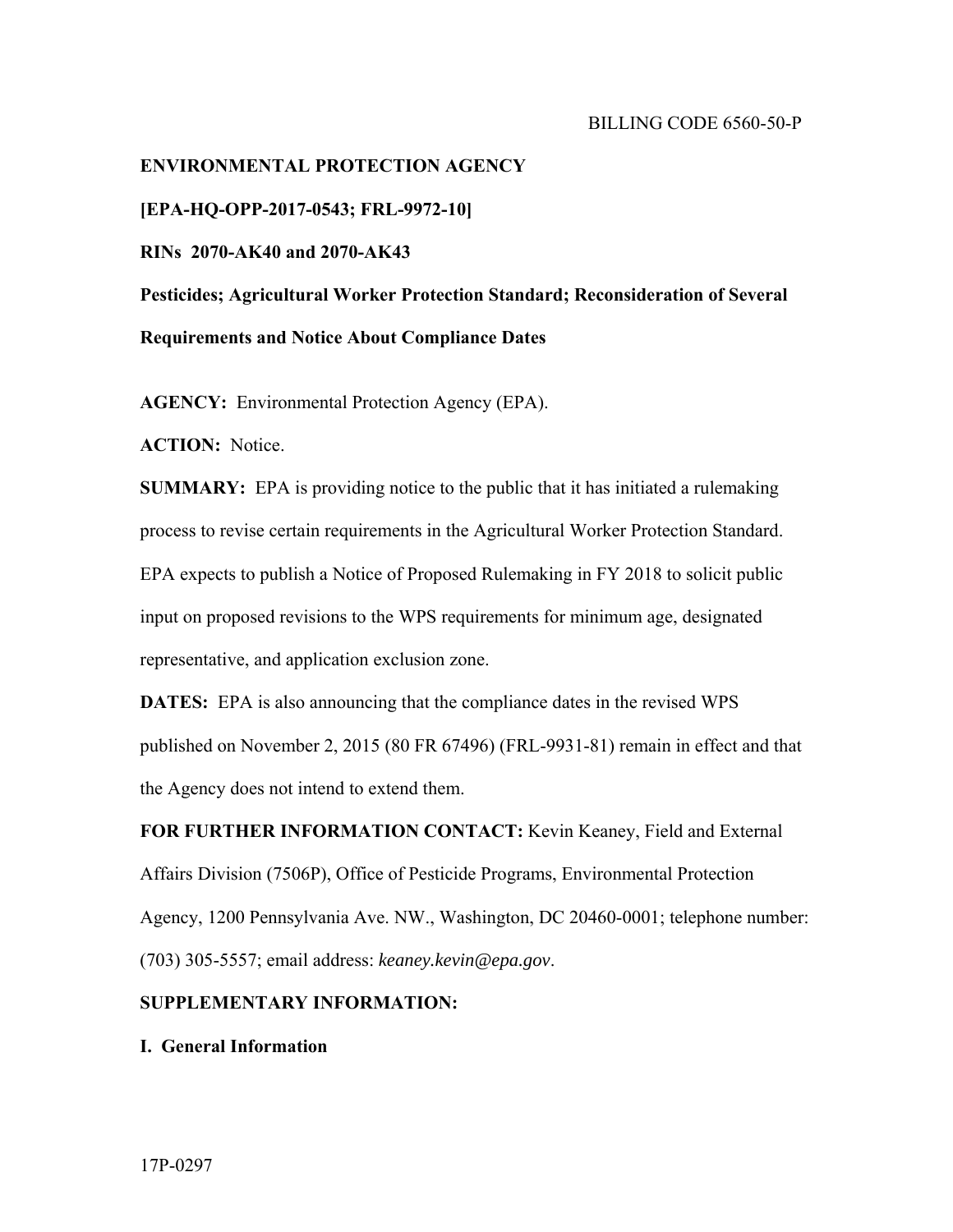#### *A. Does this Action Apply to Me?*

You may be potentially affected by this action if you work in or employ persons working in crop production agriculture where pesticides are applied. The following list of North American Industrial Classification System (NAICS) codes is not intended to be exhaustive, but rather provides a guide to help readers determine whether this document applies to them. Potentially affected entities may include:

- Agricultural Establishments (NAICS code 111000).
- Nursery and Tree Production (NAICS code 111421).
- Timber Tract Operations (NAICS code 113110).
- Forest Nurseries and Gathering of Forest Products (NAICS code 113210).
- Farm Workers (NAICS codes 11511, 115112, and 115114).
- Pesticide Handling on Farms (NAICS code 115112).
- Farm Labor Contractors and Crew Leaders (NAICS code 115115).
- Pesticide Handling in Forestry (NAICS code 115310).
- Pesticide Manufacturers (NAICS code 325320).
- Farm Worker Support Organizations (NAICS codes 813311, 813312, and

813319).

- Farm Worker Labor Organizations (NAICS code 813930).
- Crop Advisors (NAICS codes 115112, 541690, 541712).

#### **II. What Action is the Agency Taking?**

#### **A. Potential Changes to Several WPS Requirements**

In accordance with Executive Order 13777, titled *Enforcing the Regulatory* 

*Reform Agenda,* EPA solicited public comments on regulations that may be appropriate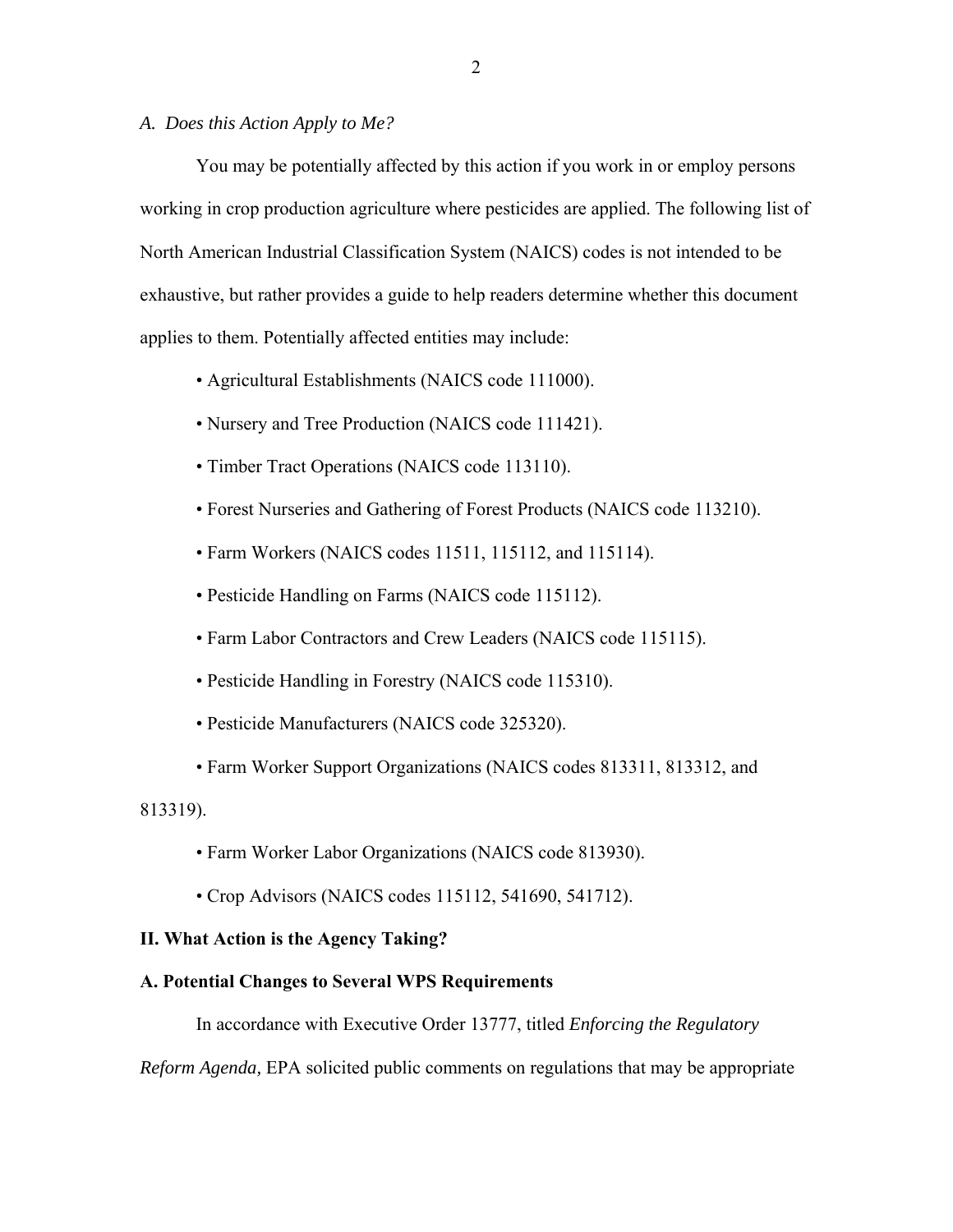for repeal, replacement or modification as part of the President's Regulatory Reform Agenda efforts. The comments received can be viewed at *http://www.regulations.gov*  under docket EPA-HQ-OA-2017-0190. EPA received comments on the Agricultural Worker Protection Standard (WPS) requirements for minimum age, designated representative, and application exclusion zone (AEZ). These three topics were discussed at the November 2, 2017, meeting of the Office of Pesticide Program's Federal Advisory Committee, the Pesticide Program Dialogue Committee (PPDC). A transcript of the meeting will be posted when available on EPA's web site at

*https://www.epa.gov/pesticide-advisory-committees-and-regulatory-partners/pesticideprogram-dialogue-committee-meeting-5.* After considering these comments, revisiting the record, and reviewing the applicable statutory authority, EPA has determined that further consideration of the WPS requirements for minimum age, designated representative, and AEZ is warranted through the rulemaking process. A brief summary of the existing WPS requirements for minimum age, designated representative, and the AEZ is provided below.

agricultural establishments and their immediate family members. 1. *Minimum Age.* The 2015 WPS established a minimum age of 18 years for pesticide handlers and for early-entry workers, with an exemption for owners of

2. *Designated Representative.* The 2015 WPS required agricultural employers to provide pesticide application information and safety data sheets to a designated representative of a worker or handler under certain circumstances. This requirement is in addition to the requirement for agricultural employers to provide that information to medical personnel, workers or handlers requesting it.

3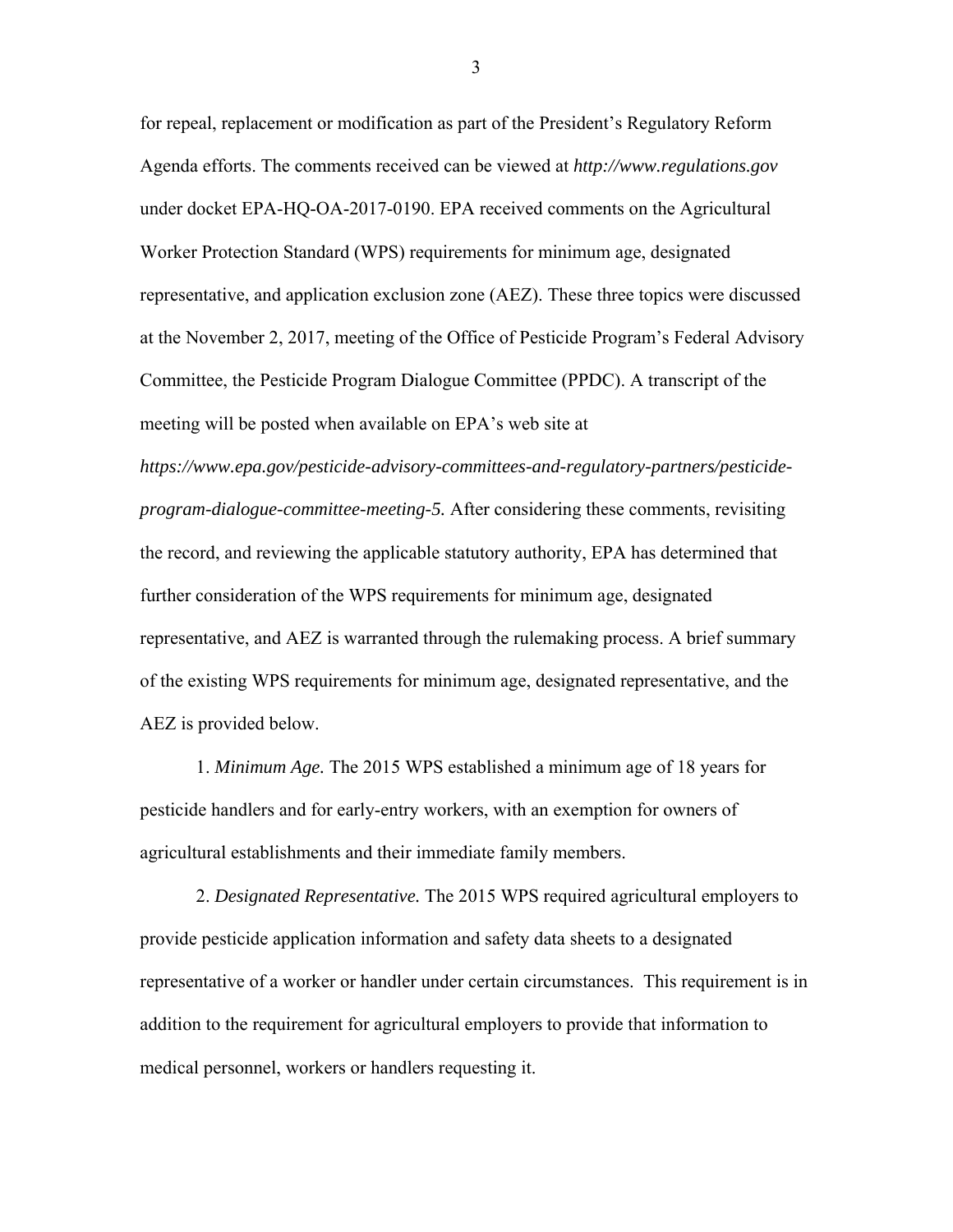3. *Application Exclusion Zones (AEZs)*. For outdoor production on farms, nurseries and forests, the 2015 WPS rule established AEZ requirements to reduce the number of incidents where workers or other persons are exposed to pesticides during agricultural pesticide applications. The 2015 WPS requires agricultural employers to keep workers and other persons out of certain areas around the pesticide application equipment (i.e., AEZs) during ongoing pesticide applications, in addition to continuing the 1992 WPS requirement to keep workers and other persons out of the treated area. The 2015 WPS also requires pesticide applicators (handlers) to suspend a pesticide application if workers or other persons are in the AEZ.

EPA is providing notice to the public that the Agency has initiated a rulemaking process to reconsider the requirements in the 2015 revised WPS for minimum age at 40 CFR 170.309 $(c)$ , 170.313 $(c)$  and 170.605 $(a)$ ; designated representative at 170.305 and 170.311(b)(9); and application exclusion zone at 170.305, 170.405 and 170.505(b). EPA expects to publish a Notice of Proposed Rulemaking in FY 2018 to solicit public input on the proposed revisions to the WPS.

#### **B. WPS Compliance Dates**

EPA is also announcing that the compliance dates in the revised WPS remain in effect and that the Agency does not intend to extend them. Therefore, compliance with the revised WPS requirements will be required as set forth in the November 2, 2015 (80 FR 67496) (FRL-9931-81) revised WPS at 40 CFR 170.2, 170.311, 170.401, 170.501 and 170.505. Compliance with most of the revised WPS requirements was required beginning January 2, 2017. Compliance will be required with two additional requirements starting January 2, 2018; specifically, the pesticide safety information display (poster) which will

4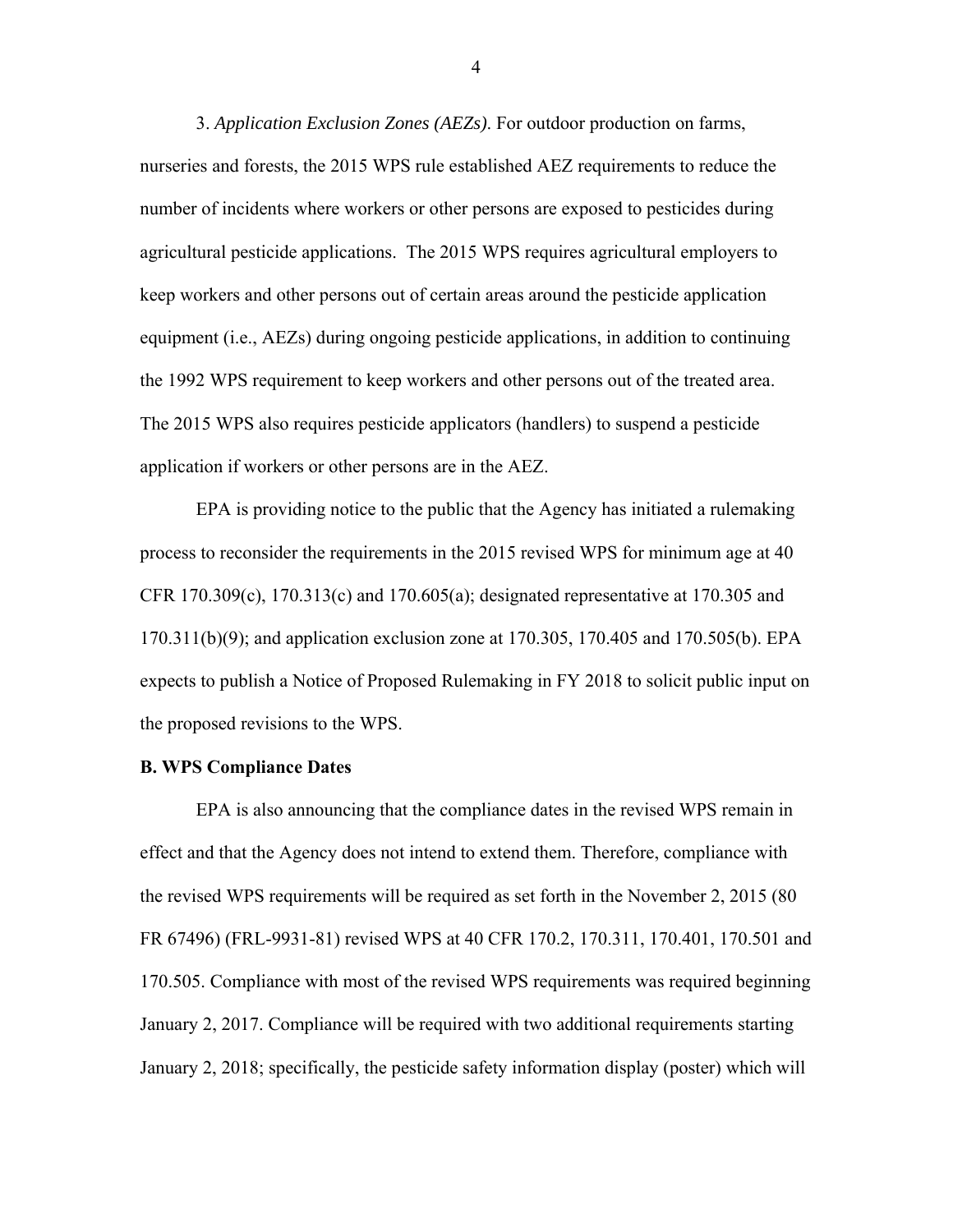have to include the revised content, and pesticide handlers (applicators) will have to temporarily suspend applications if workers or other persons enter into the application exclusion zone during pesticide applications. EPA will work with States and Tribes to implement the revised WPS in 2018.

The only requirements in the revised WPS that will not be in effect as of January 2, 2018 are the requirements that the worker and handler pesticide safety training material cover the expanded content at 40 CFR  $170.401(c)(3)$  and  $170.501(c)(3)$ . The 2015 revised WPS provided that compliance with the expanded pesticide safety content in these sections was not required until 180 days after EPA publishes in the **Federal Register** a notice of availability of certain training materials. While there are training materials available that meet the expanded content requirement, EPA has not yet published a **Federal Register** notice announcing their availability and does not plan to issue such a notice until the rulemaking process on the minimum age, designated representative and application exclusion zone requirements is complete. If any of those requirements change as a result of the rulemaking process, all of the training materials covering the expanded pesticide safety content (including videos, presentations and flip charts) would have to be changed. EPA is delaying the publication of the training materials availability notice to prevent extra work and costs to developers of the training materials and EPA reviewers. Therefore, pesticide safety training for workers and handlers may continue to be conducted using EPA-approved "old" materials (covering the topics in the August 21, 1992 WPS (57 FR 38102) (FRL-3774-6)) or EPA-approved "new" materials (covering the topics in the 2015 WPS) after January 2, 2018, and until the rulemaking process is complete. Training on the expanded pesticide safety content

5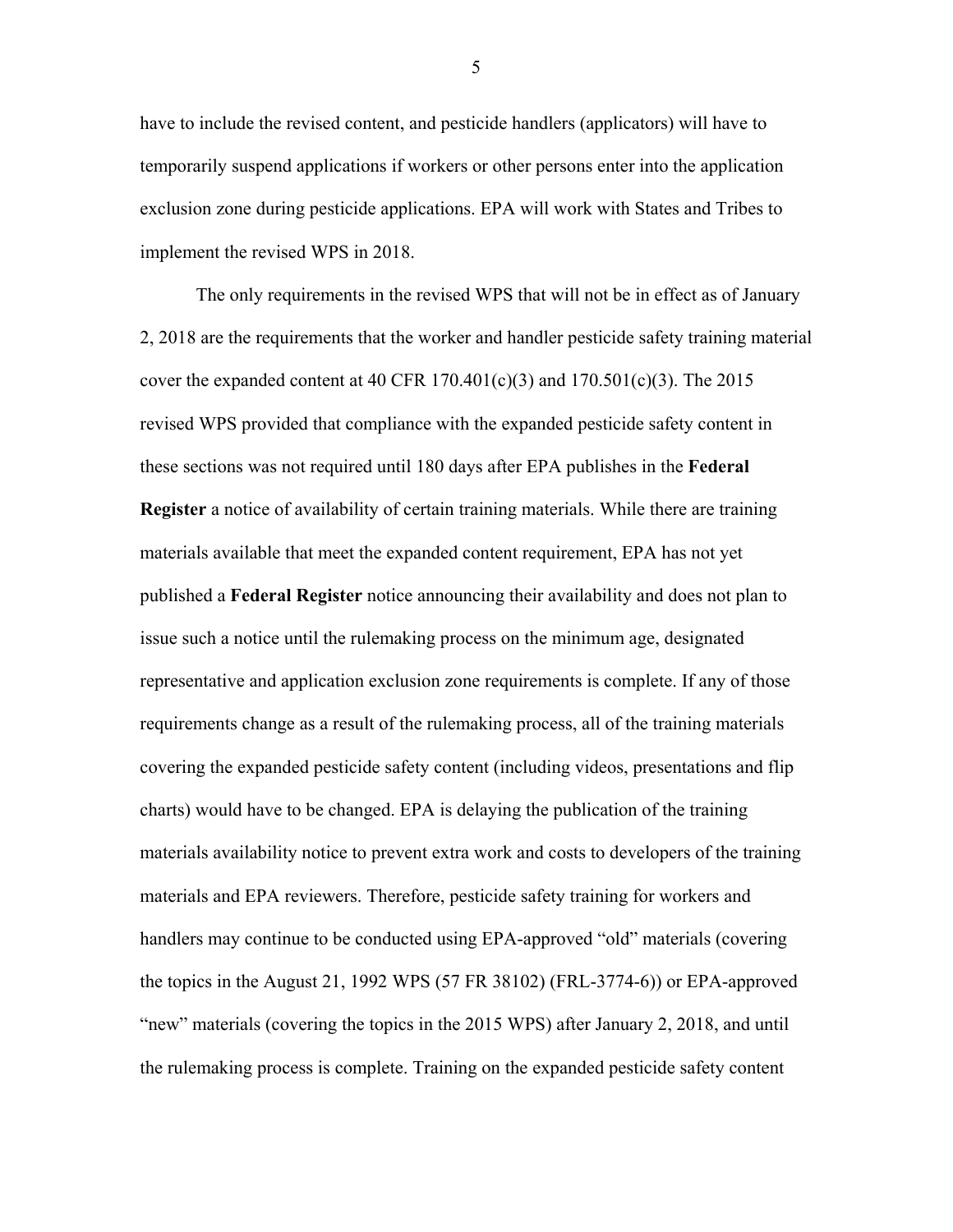will not be required until 180 days after EPA publishes a **Federal Register** notice announcing the availability of training materials that cover the expanded content in 40 CFR 170.401(c)(3) and 170.501(c)(3).